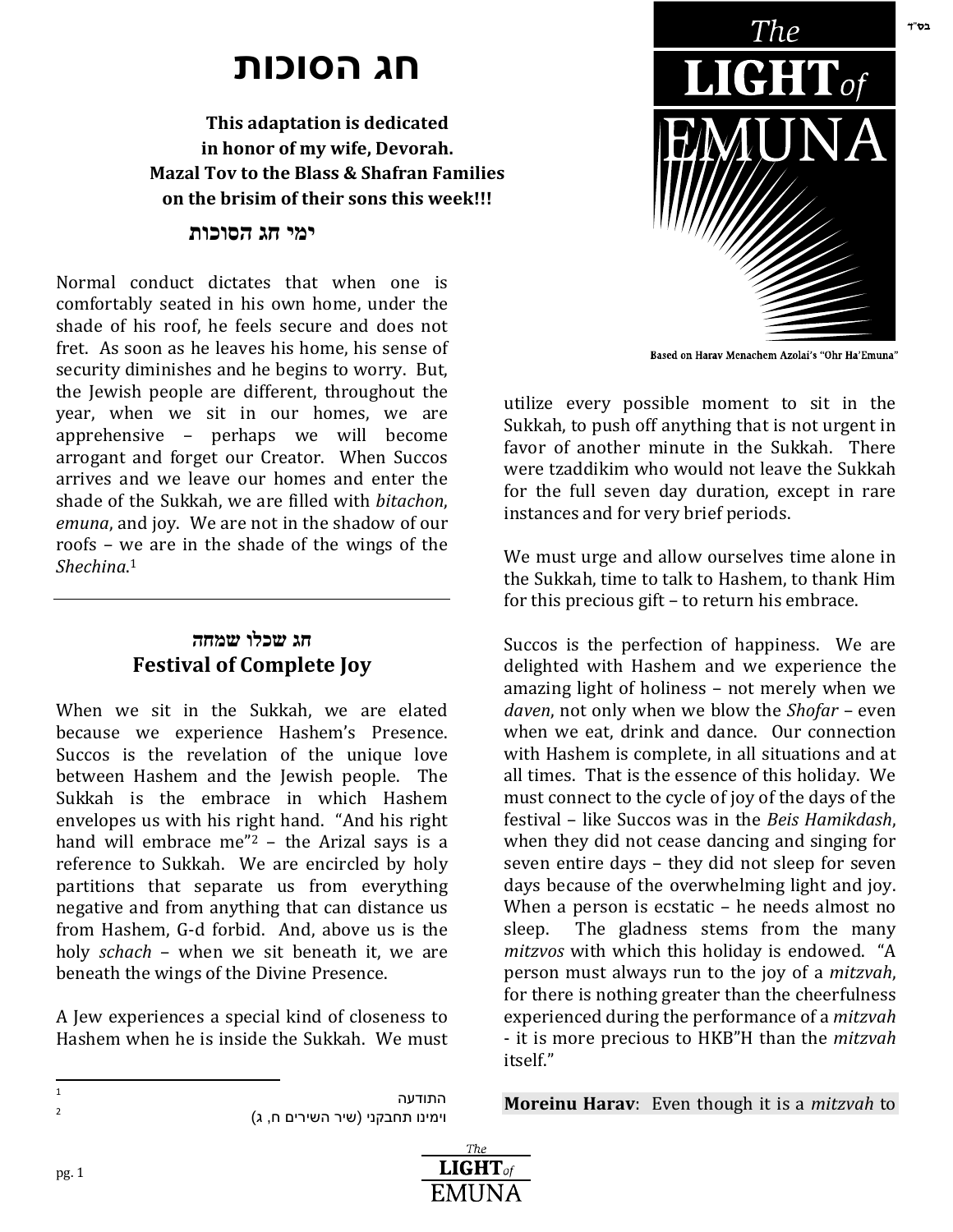be happy on all of the Yomim Tovim – on Succos there is an extra *mitzvah*. We must dance and be jovial, without pause (of course, finding time for learning – because without Torah, there is no cause for dancing). It is a biblical imperative to "rejoice before Hashem, your G-d, for seven days."3 There is no similar commandment on Pesach or Shavuos. The Torah instructs us to be merry and dance - non-stop, for seven days. We must know that our joy and dancing create tremendous corrections. We do not know what judgments may be awaiting us in the coming year, G-d forbid. We are granted twelve days from Yom Kippur through Simchas Torah to sweeten the judgments. Until Yom Kippur we were sealing, concluding – now we begin to build. With the measure that one dances and sings in these days – he builds the new year. Via dance, song and revelry – sins are forgiven. They create the new year.

Yom Kippur night, we declared, "A light is sown for the righteous, and for the upright of heart, joy."4 We set our hearts upright with our *teshuva* of Rosh Hashanah and Yom Kippur – now it is time for joy.

## **In the Shadow of** *Emuna*

We sit in the Sukkah and inhale *emuna*. The Zohar refers to the Sukkah as the "Shadow of *Emuna*." The Sukkah is a reminder of the Clouds of Glory that Hashem encircled us with when we left Egypt. They protected us from the heat and the cold, leveling mountains, removing thorns, killing snakes and scorpions, illuminating the darkness.

The holiday of Succos symbolizes *emuna* in HKB"H and the absolute *bitachon* in His salvation. Just as the Clouds of Glory shielded us from all pain, so too, the Sukkah embodies the fact that we are sheltered in the shade of the Creator and have *bitachon* in Him. We grasp the *lulav* and shake it in every direction – hinting

 $\frac{1}{3}$ 4

that HKB"H rules everywhere. Throughout life, a Jew must instill the *emuna* that everything that occurs to him is from Hashem – to the point that we bless over the seemingly negative events exactly as we do over the positive events - a very elevated level of *emuna*. Even if I am leaving *shul* one morning feeling good about my *Shachris* and a motorcycle comes by and two hoodlums swipe my briefcase containing my *tallis* and *tefillin* and other valuables and I chase after them screaming, to no avail – even that is for the best. *Emuna* is until the very end!

When a person fortifies his *emuna* that Hashem orchestrates everything, that He instigates all of the causes – he does not blame himself or agonize over what has already transpired. Chazal say that "the wicked are full of regrets." They constantly bemoan and second-guess – "if only I had done it this way everything would have been much better and I would not be where I am right now, in the mire that I find myself." We are Jews with *emuna* and we know that if this is how events unfolded – it is Heaven's will. They stole your briefcase? Think about what sweetening of judgment is in that event. If we are prepared to delve more deeply – we can ask Hashem to show us what sin we committed to deserve this anguish, for there is no suffering absent sin. If we still cannot determine why, we can perform *teshuva* for our thoughts, especially egotistical ones. Before crisis there is conceit. Before something is broken, stolen or ruined – there was some arrogance, some haughtiness for how successful we have been. Self-nullification and humility are more core, deep and true – everything is an underserved gift, without any merit on our part – it is all kindness and compassion from the Creator of the World.

Everyone experiences their misfortunes in this world. These hits are relentless - no one manages to elude them. If we could avoid them, we would remain stuck. We would be unable to receive any light. We must embrace the setbacks that we endure. We must welcome the stick that beats us, all of our troubles – because they indicate that we being handled by HKB"H. The misfortunes that we receive are not mistakes,

ושמחתם לפני ד' אלקיכם שבעת ימים (ויקרא כג, מ) אור זרע לצדיק ולישרי לב שמחה (תהלים צז, יא)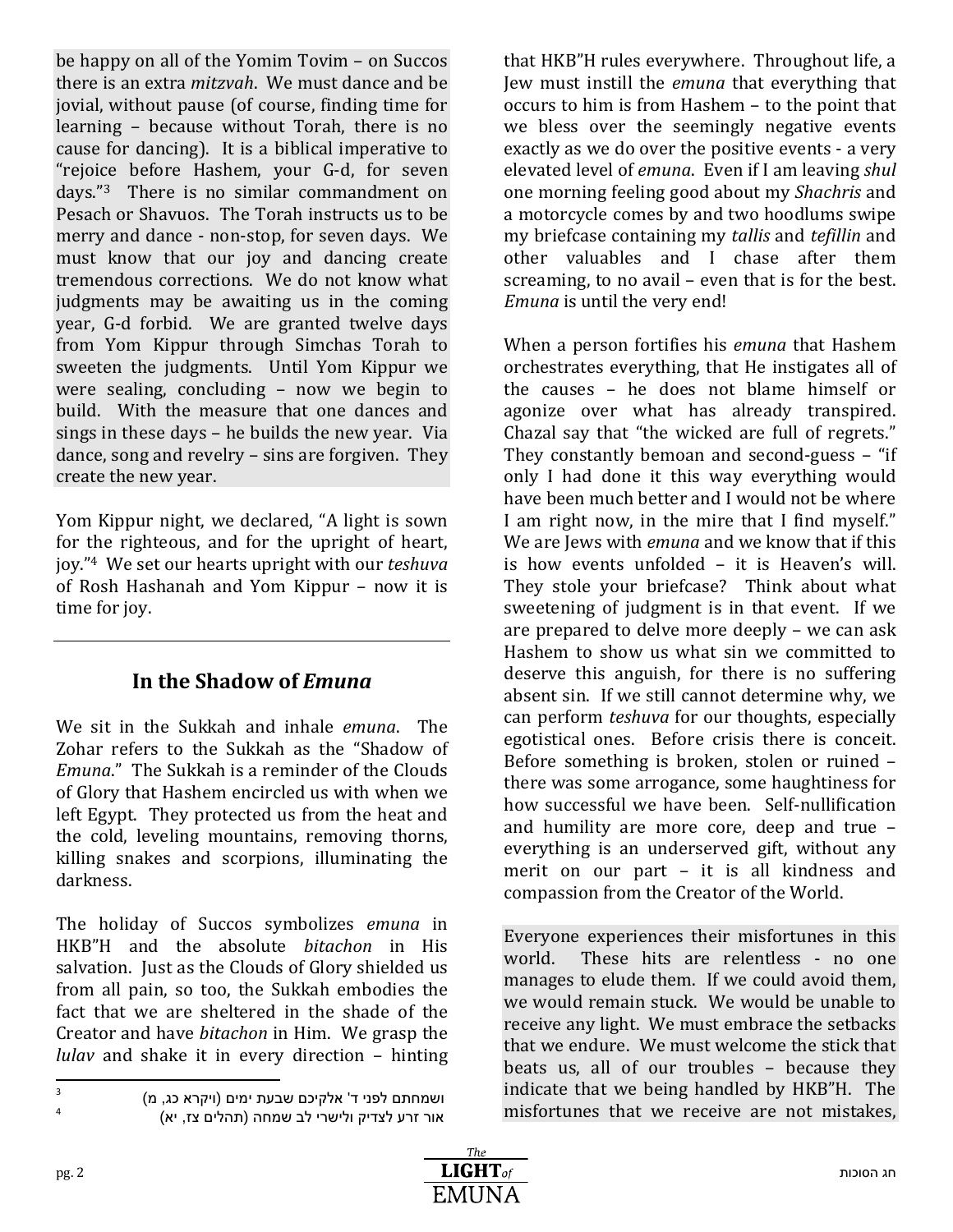errors, bad luck – they set us on the exact trajectory that we must follow. Troubles and suffering are part of the public domain, affecting everyone. It is impossible to recognize or draw near to Hashem without them. If there are no cries – there can be no songs.

We must turn to Hashem - not only to request that we succeed, that all proceed well, that our children excel, etc. "Help us understand what You are telling us. Help us to read the correct map. Help us see You in every place. Help us feel that we are nothing and You are everything."

When a person loses his temper – what is he really saying? "I am here" - the pinnacle of ego. When we get angry, our spirits depart and we cannot function until we calm down. Then, we begin to ponder – why did this happen to us, what does Hashem want of us, and we begin to judge our spouse, children, neighbors and ourselves favorably. Slowly, we return to ourselves and regain our composure.<sup>5</sup>

Who can comfort us in our grief? Who can help us? Only Hashem - only closeness to Hashem can console a person. When a person flees to Hashem and seeks comfort – he requires nothing more because it is already good for him, he is with Hashem.

If someone does something to us, hurts us, steals from us – we must run to Hashem. We must lower our heads and ask for forgiveness. "But You are righteous in all that has come upon us, for You have acted truthfully while we have caused wickedness."6 We must entreat Hashem to encourage us, strengthen us, gladden us.

The Zohar says that whoever sits in the Sukkah, eats in the Sukkah, sleeps in the Sukkah and breathes the holy air of the Sukkah imbues the clarity of *emuna* in his heart to the point that it becomes his way of life.

Hashem's Kingdom is not limited to the higher worlds, where we were earlier this month. The apex of our bond with Hashem is reached precisely now, with all of these matters that appear to be superficial. The G-dly light is revealed at all levels, not only in *shul* during times of *tefilla*, fasting, screaming and *shofar*. The G-dly light descends to us in our reality – where we eat, drink and are merry. Therefore, immediately after the holy day of Yom Kippur, we are commanded to erect a Sukkah.

During the seven days of the festival we learn that, in reality, there are many Sukkahs readied for us throughout the year. The unique attachment that we have during these days directs us to seek additional Sukkahs, where we can connect and experience Hashem. Every word of prayer is a Sukkah, every minute of *hisbodedus* is a Sukkah, every lifting up of our heads is a Sukkah. This entire holiday advises us of the fundamental idea that our bond with Hashem is such that we can experience it in all circumstances and at all times.

We must incessantly remind ourselves that Hashem protects us and walks with us, shading us exactly like the Sukkah. We must infuse the light of the Sukkah into our entire lives.

# **Soldiers in the Army of Hashem**

After the long battle that we waged with the forces of evil through Rosh Hashanah and Yom Kippur – we emerge as victors, with our weapons still in hand – the four species that look like armaments. If we won, why do we not lay them down? Rebbe Nosson answers that only one who constantly holds his weapon, despite anything that occurs – is truly victorious.

A Jew must constantly engage, never resting on his laurels. Action and struggle do not contradict *emuna* – they derive from it. A Jew's life is constant Torah, *tefilla*, charity and acts of kindness.

<sup>–&</sup>lt;br>5 באור פני מלך חיים 6 ואתה צדיק על כל הבא עלינו, כי אמת עשית ואנחנו הרשענו (נחמיה ט, לג)